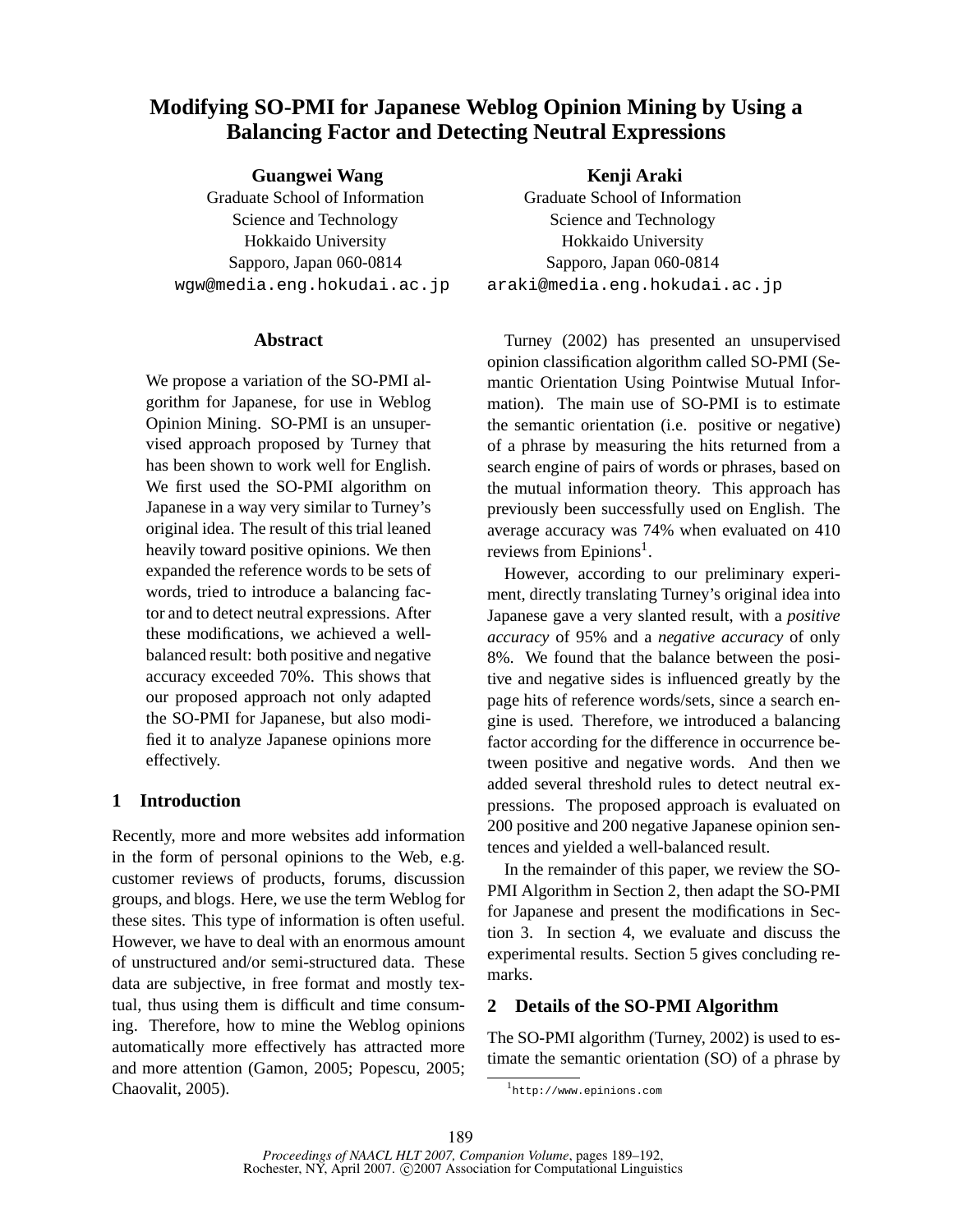measuring the similarity of pairs of words or phrases using the following formula:

$$
PMI(word_1, word_2) = log_2 \left[ \frac{p(word_1 \& word_2)}{p(word_1)p(word_2)} \right] \tag{1}
$$
\n
$$
SO(phrase) = PMI(phrase, "excellent")
$$
\n
$$
-PMI(phrase, "poor") \tag{2}
$$

The reference words "excellent" and "poor" are used, thus SO is positive when a phrase is more strongly associated with "excellent" and negative when a phrase is more strongly associated with "poor". Let hits(query) be the number of hits returned when using a search engine, the following estimate of SO can be derived from Formula (2) and (1) with some minor algebraic manipulation.

$$
SO(phrase) = log_2 [A]
$$

$$
A = \frac{hits(phrase) EAR "excellent") * hits("poor")}{hits(phrase) NEAR "poor") * hits("excellent")} (3)
$$

Turney used AltaVista<sup>2</sup> search engine because it has a NEAR operator. This operator constrains the search to documents that contain the words within ten words of one another, in either order. Turney's previous work has shown that NEAR performs better than AND when measuring the strength of semantic association between words.

### **3 Our Proposed Approach**

The first step of our approach is to extract opinion phrases using word POS (part of speech) templates based on our analysis of opinions in Japanese Weblog and the results of related work (Kobayashi, 2003; Taku, 2002; Wang, 2006). The second step is to estimate the semantic orientation of the extracted phrases, using the SO-PMI algorithm.

#### **3.1 Adapting SO-PMI for Japanese**

Following Turney's original idea, we first translated the SO formula to the one shown in Formula (4) for Japanese.

$$
SO(phrase) = log_2[B] \tag{4}
$$
  

$$
B = \begin{bmatrix} \frac{hits(phrase \quad AND \quad " \neq \downarrow \uparrow \bigcirc \cup \vee \text{")}^* \text{hits}(\text{''} \neq \downarrow \uparrow \vee)}{\text{hits(phrase \quad AND \quad " \neq \downarrow \uparrow \vee \uparrow \vee \uparrow \uparrow \uparrow \uparrow \bigcirc} \cup \vee \text{''})} \end{bmatrix}
$$

We used the Google search engine<sup>3</sup> to get the hits(query) even though Google does not have a NEAR operator. The AltaVista NEAR operator does not work well for Japanese and Google indexes more pages than AltaVista, thus we used Google and replaced the NEAR operator with the AND operator in the SO formula. " $\ddot{ }$  " and "  $\ddot{ }$  were selected because they correspond to the English words "excellent" and "poor".

For testing the performance of this trial, we used 200 positive and 200 negative Japanese opinion sentences which have been labeled by hand. The results were very slanted. Many phrases, whether positive or negative in meaning, still received a positive SO. Some possible causes could be that "  $(poor)$ " has more hits than " $(excellent)$ ", as shown in Table 1, and that the AND operator is less useful than the NEAR operator.

#### **3.2 Modifying SO-PMI for Japanese**

In Japanese, there are many expressions when people evaluate something. For example, "  $(good)$ ", " $(good)$ ", " $(satisfaction)$ ", " (excellent)" are usually used when someone wants to convey a positive opinion. Hence we tried to replace the reference words "excellent" and "poor" with two reference sets: "p−basic" and "n−basic":

$$
SO(phrase) = log_2 [C]
$$

$$
C = \frac{hits(phrase \ ANDp\_basic)*hits(n\_basic)}{hits(phrase \ ANDn\_basic)*hits(p\_basic)} \quad (5)
$$

"p−basic" is a set of common strong positive words in Japanese. "n−basic" is a set of common weak negative words. The hit counts of these words from Google is shown in Table 1 (All data from  $2007/01/12$ ). The hits(query) was calculated by  $hits(phrase \ AND \ (*good*)" \ OR \$ "  $(like)")$  $OR$  "  $(good)$ "  $OR$  ...).

Table 1: Frequency of p−basic/n−basic words on the Web

| p basic words      | $H$ its $(K)$ | $R(\%)$ | n basic words       | $H$ its $(K)$ | $R(\%)$ |
|--------------------|---------------|---------|---------------------|---------------|---------|
| UV(good)           | 372,000       | 36.83   | 不良(poor)            | 119,000       | 11.78   |
| 好き(like)           | 242,000       | 23.96   | 悪い(bad)             | 110,000       | 10.89   |
| 良い(good)           | 211.000       | 20.89   | 不安(worry)           | 83,000        | 8.22    |
| 魅力(charm)          | 150,000       | 14.85   | 欠点(fault)           | 77,900        | 7.71    |
| 大好き(favorite)      | 115,000       | 11.39   | 難しい(hard)           | 77,600        | 7.68    |
| 欲しい(want)          | 115,000       | 11.39   | 嫌(dislike)          | 65,000        | 6.44    |
| 楽しい(delightful)    | 107,000       | 10.59   | あんまり(not good)      | 37,900        | 3.75    |
| よい(good)           | 103,000       | 10.20   | 嫌い(dislike)         | 37.100        | 3.67    |
| 良く(good)           | 96,900        | 9.59    | だめ(useless)         | 26,500        | 2.62    |
| 満足(satisfaction)   | 80,600        | 7.98    | 辛い(painful)         | 26,500        | 2.62    |
| 面白い(interesting)   | 79,700        | 7.89    | 不快(dissatisfaction) | 26,100        | 2.58    |
| 嬉しい(happy)         | 75,500        | 7.48    | 不満(dissatisfaction) | 22,200        | 2.20    |
| 素敵(lovely)         | 74,700        | 7.40    | 最悪(worst)           | 20,700        | 2.05    |
| うれしい(happy)        | 59,500        | 5.89    | 不具合 (fault)         | 16,600        | 1.64    |
| おもしろい(interesting) | 28,400        | 2.81    | あまり(not good)       | 15,600        | 1.54    |
| すばらしい(excellent)   | 26,000        | 2.57    | まずい(bad)            | 10,300        | 1.02    |

We evaluated this modification using the same

<sup>2</sup> http://www.altavista.com/sites/search/adv

<sup>3</sup> http://www.google.co.jp/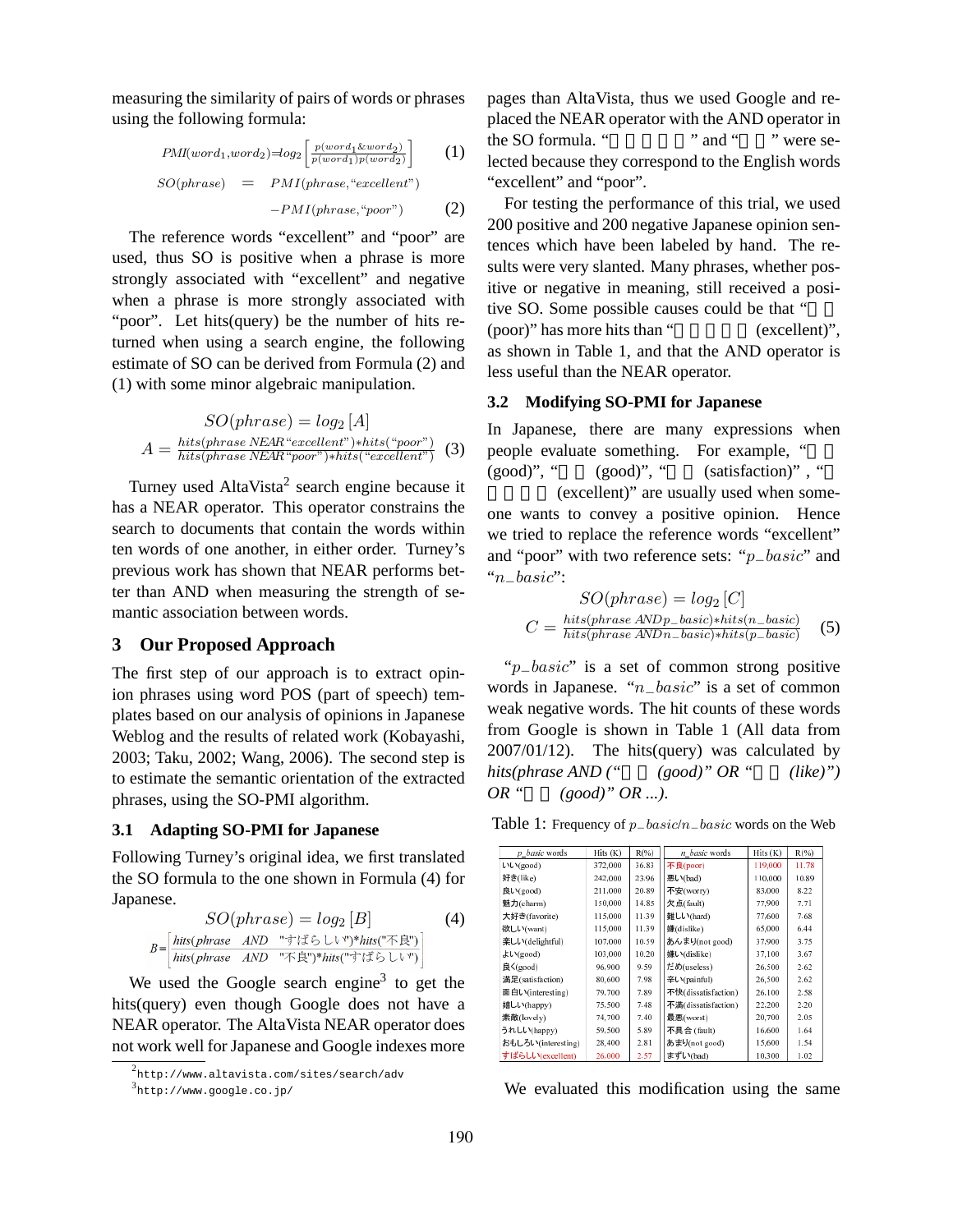data as in Section 3.1. We obtained a slightly better result. However the SO values were still slanted. This time many phrases, whether positive or negative in meaning, still received a negative SO. All of these test results are shown in detail in Section 4.2.

In the experiments above, we obtained heavily slanted results. We consider that the large difference in page hits between the positive and negative reference words/sets are the main cause for this phenomenon. To mitigate this problem, we decided to introduce a balancing factor to adjust the balance between the positive and negative sides. The SO formula was modified from (5) to (6).

$$
SO(phrase) = log_2[C] + f(\alpha)
$$
 (6)

The balancing factor  $f(\alpha)$  was calculated by Formula (7). ·  $\overline{a}$ 

$$
f(\alpha) = \alpha * log_2 \left[ \frac{hits(p\_basic)}{hits(n\_basic)} \right] \tag{7}
$$

The  $log_2$  of "p $–basic$ " and "n $–basic$ " is a factor that adjusts the balance of the similarity of " $p_b = basic$ "/" $n_b = basic$ " and phrases automatically by the hits of " $p\_basic$ "/" $n\_basic$ " itself.  $\alpha$  is a weight value. We evaluated different values of  $\alpha$  from "0.0" to "1.0" on the benchmark dataset, which is shown in detail in Section 4.2.

From these preliminary trials, we also found that many neutral phrases often receive positive or negative SO. Therefore we added detection of neutral expressions. The idea is that if the phrase is strongly or faintly associated with both "*p*<sub>−</sub>basic" and "n−basic", it is considered a neutral phrase. Because this means that this phrase has an ambiguous connection with both "p−basic" and "n−basic". We use the following rules (Figure 1) to separate neutral phrases from positive/negative phrases. The threshold values **ta, tb** and **tc** are obtained from a small, hand-labeled corpus.

Figure 1: Rules for Detecting Neutral Expressions

# **4 Experimental Performance Evaluation 4.1 Gold Standard and Evaluation Metrics**

As a gold standard, we collected a benchmark dataset which has 200 positive opinion sentences and 200 negative opinion sentences from the reviews about Electronic Dictionary and MP3 Player products that have been labeled as either positive or negative reviews in "Kakaku.com"<sup>4</sup>. "Kakaku.com" is the largest Japanese Weblog specializing in product comparison of consumer goods, including price and user opinions, etc. Lots of people exchange miscellaneous product information and reviews. These reviews are classified as questions, positive reviews, negative reviews, rumors, sale information or "other" category.

To classify a sentence as positive (P) or negative (N), the average SO of the phrases in the sentence is used. If the average SO is P, the sentence is a positive sentence; otherwise it is a negative sentence. As evaluation metrics, we measured our proposed approach's performance by *accuracy*. *accuracy* was measured as the number of sentences correctly classified as P/N sentences to the total number of P/N sentences in the benchmark dataset (200). **PA** means *positive accuracy*, **NA** means *negative accuracy*, i.e. the accuracy on only positive or negative sentences respectively.

#### **4.2 Experiments and Results**

First we did the balancing factor experiment to determine the value of " $\alpha$ ", using the benchmark dataset. The results are shown in Figure 2. (a) and (b) show the dashed line indicates average accuracy (74%) on English Data from Turney's Study (2002). Turney didn't evaluate positive and negative accuracy respectively. The full drawn line indicates the result after translating the original SO-PMI to Japanese (PA:95%, NA: 8%). **PA** series (the line with triangle mark)/**NA** series (the line with circle mark) when values of " $\alpha$ " from "0.0" to "1.0" were used.

Changing the  $\alpha$  tends to be a tradeoff, lowering **PA** when **NA** is improved and vice versa. Therefore, we used Harmonic−Mean by the following formula to find a proper value of " $\alpha$ ".

$$
Harmonic\_Mean = \frac{2 * PA * NA}{PA + NA}
$$
 (8)

Figure 2, (c) shows **PA**, **NA** and Harmonic−Mean curves for different values

*l.* hits(phrase AND p basic) > ta AND hits(phrase AND n basic) > ta 2. hits ( phrase AND p basic)  $\leq$  tb AND hits ( phrase AND n basic)  $\leq$  tb

<sup>3. |</sup> hits( phrase AND p basic) – hits( phrase AND n basic)  $| \leq t_c$ 

<sup>4.</sup>  $SO(\text{phrase}) = 0$ 

<sup>4</sup> http://www.kakaku.com/